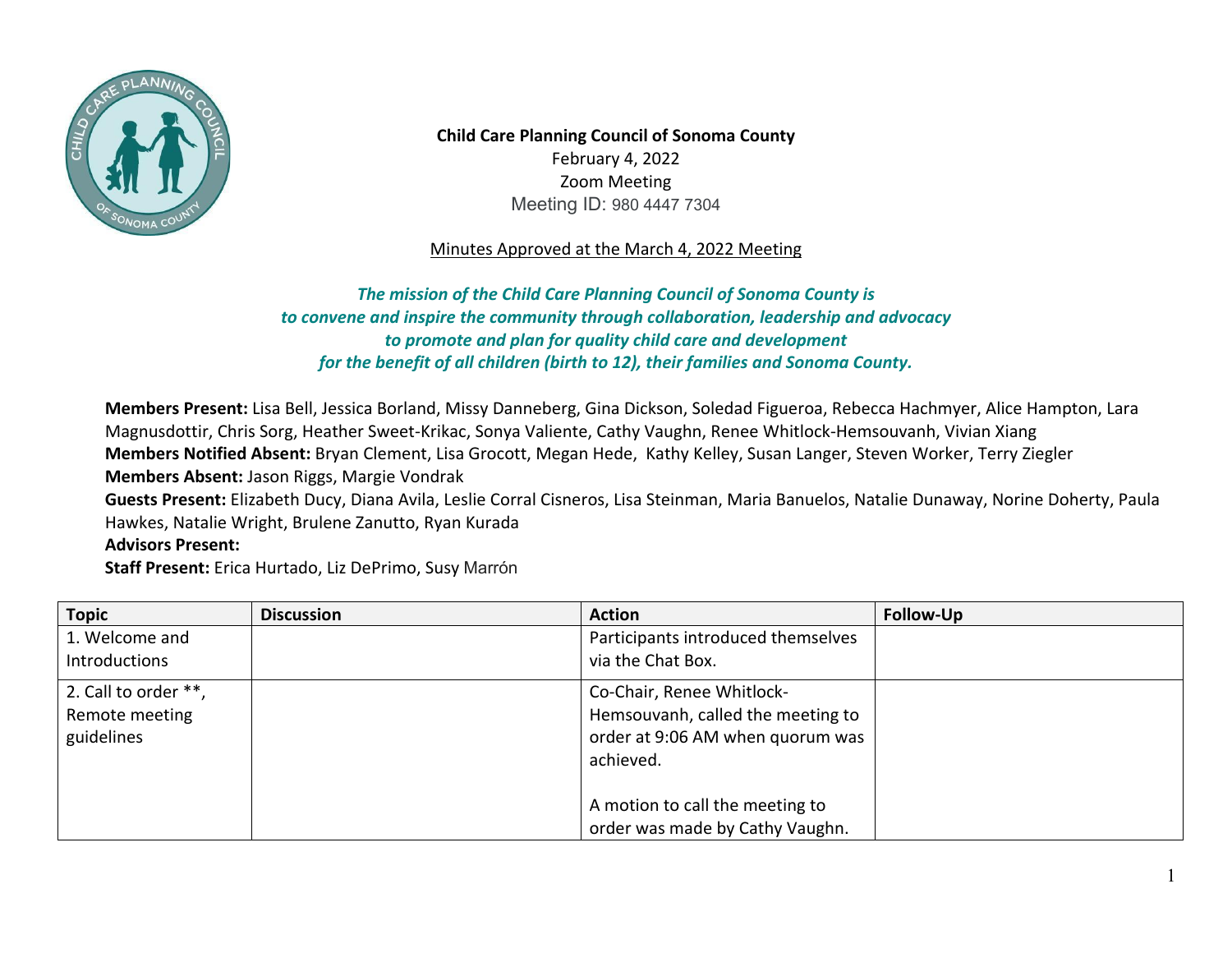| <b>Topic</b>          | <b>Discussion</b> | <b>Action</b>                               | Follow-Up |
|-----------------------|-------------------|---------------------------------------------|-----------|
|                       |                   | The motion was seconded by Jessica          |           |
|                       |                   | Borland.                                    |           |
|                       |                   |                                             |           |
|                       |                   | <b>AYES: 13</b>                             |           |
|                       |                   | NAYS: 0                                     |           |
|                       |                   | ABSTAIN: 0                                  |           |
|                       |                   | ABSENT: 10                                  |           |
| 3. Approval           |                   | A motion to approve the agenda              |           |
| of/Revisions to       |                   | was made by Gina Dickson.                   |           |
| Agenda**              |                   |                                             |           |
|                       |                   | The motion was seconded by Cathy<br>Vaughn. |           |
|                       |                   |                                             |           |
|                       |                   | The agenda was approved by a roll           |           |
|                       |                   | call vote.                                  |           |
|                       |                   |                                             |           |
|                       |                   | <b>AYES: 13</b>                             |           |
|                       |                   | NAYS: 0                                     |           |
|                       |                   | ABSTAIN: 0                                  |           |
|                       |                   | ABSENT: 10                                  |           |
| 4. Consent Calendar** |                   | A motion to approve the consent             |           |
| a. CCPC Meeting       |                   | calendar was made by Chris Sorg.            |           |
| Minutes of 12/3/21    |                   |                                             |           |
| b. AB 361: Brown Act  |                   | The motion was seconded by Missy            |           |
| Teleconferencing/V    |                   | Danneberg.                                  |           |
| irtual Meeting        |                   | The consent calendar was passed by          |           |
| Requirements/         |                   | a roll call vote.                           |           |
| Determination to      |                   |                                             |           |
| continue to hold      |                   | <b>AYES: 11</b>                             |           |
| future Council        |                   | NAYS: 0                                     |           |
| <b>Meetings Via</b>   |                   | <b>ABSTAIN: 2</b>                           |           |
| Teleconferencing      |                   |                                             |           |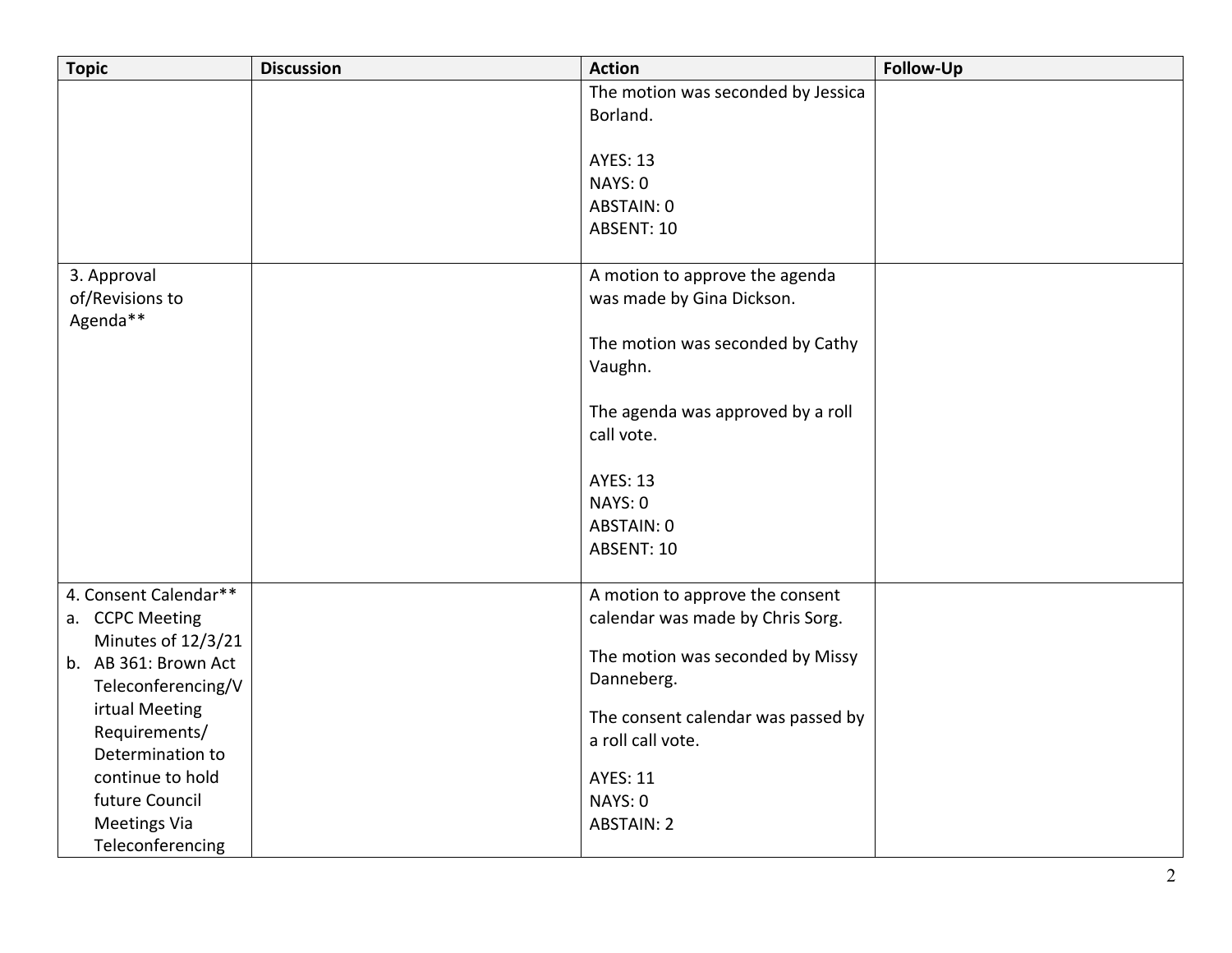| <b>Topic</b>                                                                                             | <b>Discussion</b>                                                                                                                                                                                                                                                                    | <b>Action</b> | <b>Follow-Up</b> |
|----------------------------------------------------------------------------------------------------------|--------------------------------------------------------------------------------------------------------------------------------------------------------------------------------------------------------------------------------------------------------------------------------------|---------------|------------------|
|                                                                                                          |                                                                                                                                                                                                                                                                                      | ABSENT: 10    |                  |
| 5. Hot Topic<br>Presentation: Impact<br>of 2017 California<br>Wildfires on children<br>with disabilities | Vivian introduced Dr. Elizabeth Ducy.<br>Dr. Ducy presented on how children with<br>disabilities experienced the 2017 fires<br>and discussed the lasting effects of<br>trauma.                                                                                                       |               |                  |
| 6. Child Care<br>Consumers/Child<br><b>Care Providers</b><br>Input/Member<br>Announcements               | No announcements.                                                                                                                                                                                                                                                                    |               |                  |
| 7. Public<br>Announcements                                                                               | No announcements.                                                                                                                                                                                                                                                                    |               |                  |
| 8. New Member<br>Spotlight                                                                               | Dr. Vivian Xiang shared about herself<br>and her work at Sonoma State<br>University.                                                                                                                                                                                                 |               |                  |
| 9. Executive<br>Committee Report                                                                         | Rebecca Hachmyer shared that the<br>Executive Committee met on January,<br>26, 2022.<br>The committee discussed updates on the<br>Child Care Plan.<br>The committee discussed the Zip Code<br>Priorities project and the possibility of<br>hiring a consultant to support that work. |               |                  |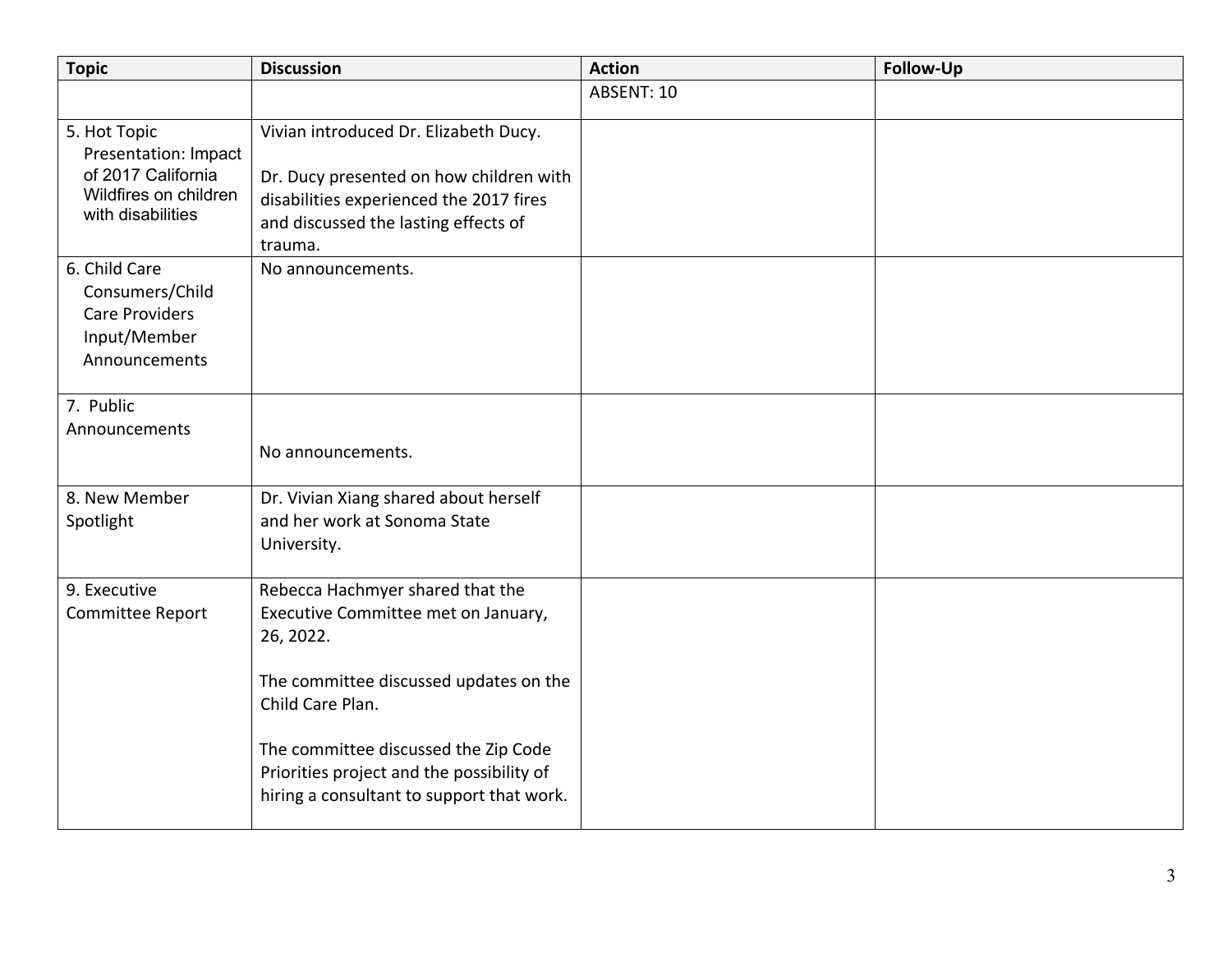| <b>Topic</b>                                           | <b>Discussion</b>                                                                                                                                                                                                                                                                             | <b>Action</b>                                                                                                                   | Follow-Up                                           |
|--------------------------------------------------------|-----------------------------------------------------------------------------------------------------------------------------------------------------------------------------------------------------------------------------------------------------------------------------------------------|---------------------------------------------------------------------------------------------------------------------------------|-----------------------------------------------------|
|                                                        | The committee discussed the Equity<br>Pledge and plans to bring this topic to<br>the March council meeting for<br>consideration.                                                                                                                                                              |                                                                                                                                 |                                                     |
| 10. Finance Committee<br>Report                        | Cathy shared that because SCOE stopped<br>charging rent, there are extra funds.<br>These funds will be primarily used to pay<br>stipends and block grant awards. A draft<br>budget revision will be brought for<br>approval at the March Council meeting.                                     |                                                                                                                                 |                                                     |
| 11. CCPC Feedback and<br>In-Kind Contribution<br>forms | Links to the CCPC Feedback and<br>In-Kind Contributions forms were made<br>available in the Chat Box.<br>All attendees, including non-members,<br>were encouraged to complete the CCPC<br>Feedback and In-Kind Contributions<br>forms. Time was given during the<br>meeting for this purpose. | Links to the CCPC Feedback and<br>In-Kind Contributions forms will also<br>be emailed to participants following<br>the meeting. |                                                     |
| 12. Adjournment                                        |                                                                                                                                                                                                                                                                                               | The meeting was adjourned at 9:55<br>am by unanimous consent.                                                                   | The next meeting is on March 4, 2021<br>at 9:00 am. |

## **Chat Box February 4, 2022**

09:05:39 From Erica Hurtado : In Kind Form Q3: [https://docs.google.com/forms/d/e/1FAIpQLSdhXsKghglhyJxOlaMRv8oT6Xd9o\\_MYu6OR6-FCXOPcL8ocYg/viewform?usp=sf\\_link](https://docs.google.com/forms/d/e/1FAIpQLSdhXsKghglhyJxOlaMRv8oT6Xd9o_MYu6OR6-FCXOPcL8ocYg/viewform?usp=sf_link)

Meeting Feedback Form: [https://docs.google.com/forms/d/e/1FAIpQLSe2b0fmuUchrDu\\_ntYfKjLYqLUfTyOv5uGkqqo-](https://docs.google.com/forms/d/e/1FAIpQLSe2b0fmuUchrDu_ntYfKjLYqLUfTyOv5uGkqqo)X0Hx\_Xm5Cw/viewform?usp=sf\_link

 $09:0\overline{5}:48$  From Stephen & Paula Hawkes : Paula Hawkes, League of Women Voters<br>09:14:35 From Norine Doherty (she/her) : Thank you for that, very compassion

09:14:35 From Norine Doherty (she/her) : Thank you for that, very compassionate.<br>09:44:17 From lbell : Good morning form Sassarini Preschool. My apologies for be

From lbell : Good morning form Sassarini Preschool. My apologies for being late I had something come up in the classroom.